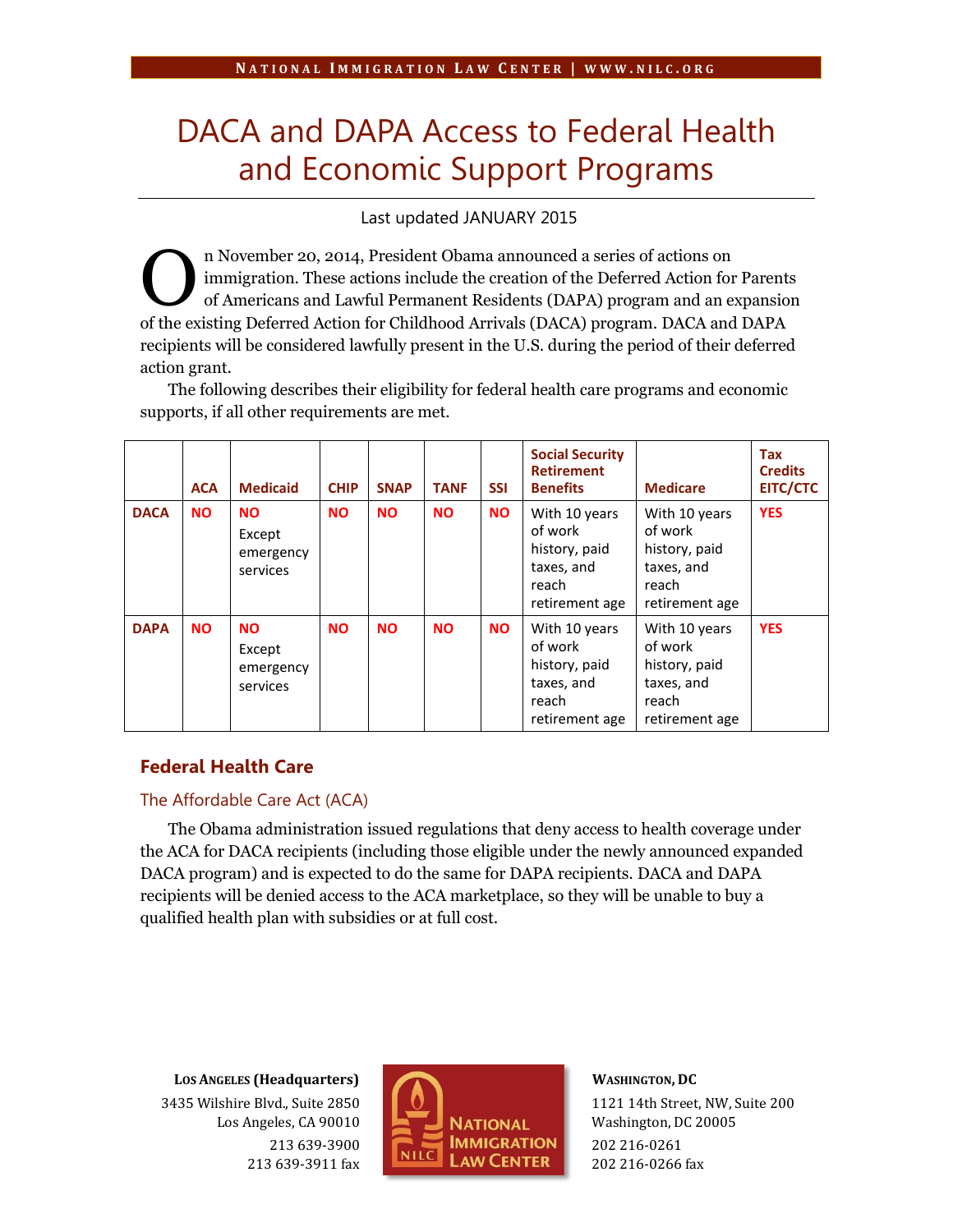#### Medicaid and Children's Health Insurance Program (CHIP)

DACA and DAPA recipients are ineligible for federal Medicaid and CHIP services, with the exception of emergency Medicaid.<sup>1</sup>

## **Other Federal Public Benefits**

The Personal Responsibility and Work Opportunity Reconciliation Act of 1996 (PRWORA) denies eligibility for all of the major federal health care and public benefit programs to DACA and DAPA recipients. As noted above, DACA and DAPA grantees are not eligible for Medicaid or CHIP, except for emergency Medicaid services. They are also ineligible for SNAP (a.k.a. food stamps), TANF (a.k.a. welfare), Supplemental Security Income (SSI), HUD public housing/Section 8 subsidies, and numerous other federal public benefits.

#### **Social Security and Medicare**

Once DACA and DAPA recipients receive work permits, they may apply for a Social Security number (SSN). Social Security and Medicare are earned benefits funded through workers' payroll taxes. They are based on the credits earned from the taxes paid and work performed in the U.S. Most often, taxpayers need to pay into 40 qualifying quarters (10 years) of work to be eligible for Social Security retirement benefits and Medicare.

President Obama's new deferred action programs provide access to work authorization for three-year periods. DACA and DAPA recipients will not be entitled to Social Security or Medicare benefits automatically. They would be able to apply to collect their Social Security payments only if they have sufficient work history recorded in the Social Security database and only once they reach retirement age or have a qualifying disability. Prospective DACA and DAPA grantees are, for the most part, decades away from retirement.

## **Tax Credits**

The **Earned Income Tax Credit (EITC)** is a tax credit for working people with low or moderate income. The amount of the credit depends on an individual's family size, filing status and exactly how much he or she earned that year. Because DACA and DAPA recipients are eligible for SSNs, they will be treated the same as any other taxpayer who files federal income taxes with an SSN. DACA and DAPA recipients may claim EITC eligibility for themselves and their children who have SSNs only if they are otherwise eligible.

DAPA and DACA grantees with work permits will be able to work lawfully as employees, and are likely to increase their income and earnings as well as their tax payments (as shown by studies surveying DACA's impact in its first two years). The net effect will be that these programs will generate much more federal and state income tax revenue.

The **Child Tax Credit/Additional Child Tax Credit (CTC/ACTC)** is a tax credit for low-wage working families to help them pay for their children's most basic needs. Families are eligible whether they file their taxes with an SSN or an Individual Taxpayer Identification Number (ITIN). Therefore, DACA and DAPA status does not provide any change in eligibility

l <sup>1</sup> Some states provide access to state-funded Medicaid to broader groups, including DACA grantees.